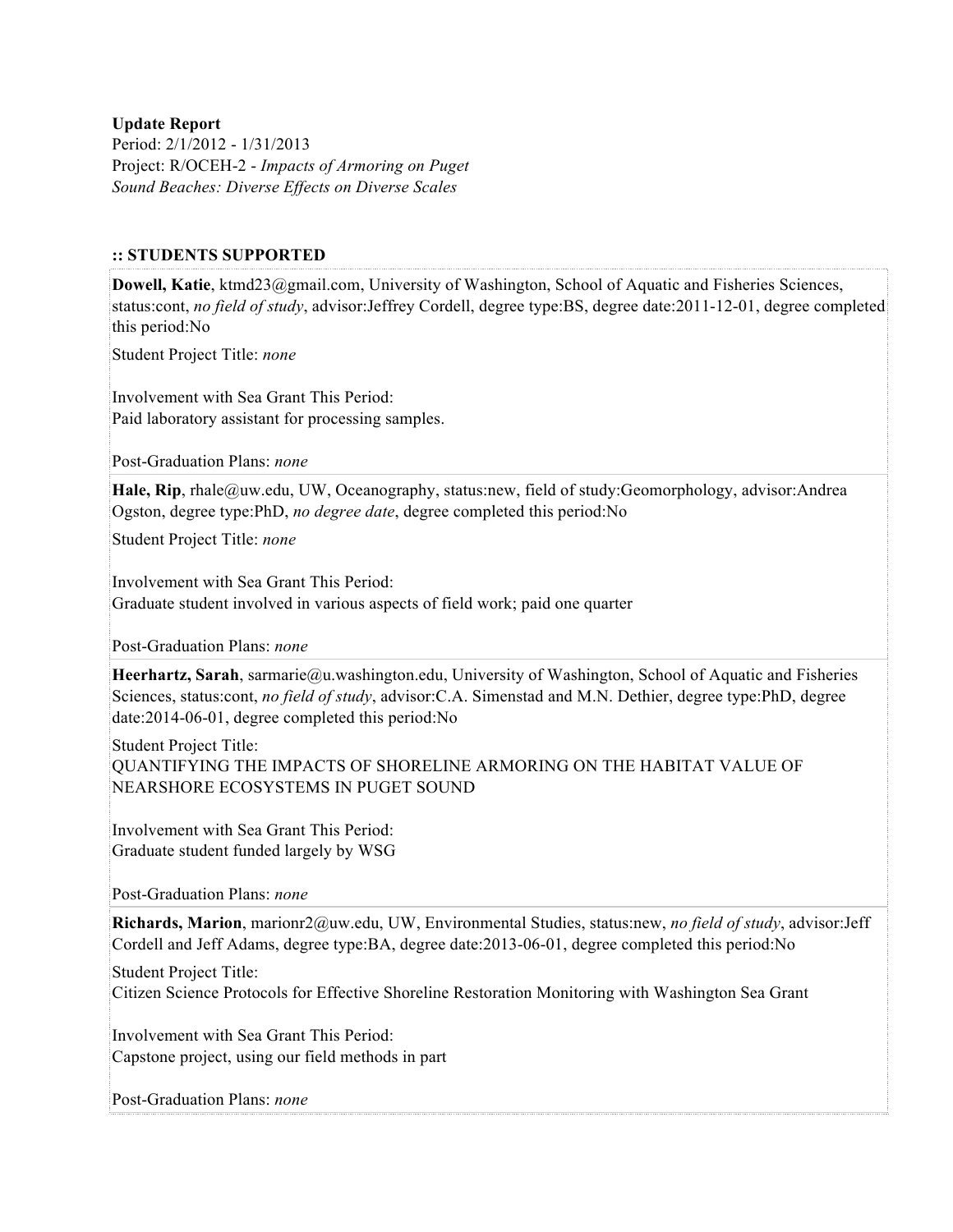**Twomey, Niall**, ntwomey@whidbey.com, UW, Oceanography, status:new, field of study:Coastal Geomorphology, advisor:Andrea Ogston, degree type:BA, degree date:2013-06-01, degree completed this period:No

Student Project Title:

Effects of shore armoring on profiles and average grain size in southern Puget Sound beaches

Involvement with Sea Grant This Period: Capstone project, and volunteer for extensive field work.

Post-Graduation Plans: *none*

## **:: CONFERENCES / PRESENTATIONS**

Presentation to science classes, Spring Street International School, Spoke to one high school and one middle school class about the armoring research, public/profession presentation, 28 attendees, 2012-09-18

People for Puget Sound "Sound Shoreline Science Forum- Kitsap," Silverdale. Speaker Jeanette Dorner (Program Director: Salmon & Ecosystem Recovery, Puget Sound Partnership) used our data and some slides as part of talk on effects of armoring, public/profession presentation, 45 attendees, 2012-10-13

## **:: ADDITIONAL METRICS**

| K-12 Students Reached: 28                                                                                                                                       | Acres of degraded ecosystems restored as a<br>result of Sea Grant activities: 1 |
|-----------------------------------------------------------------------------------------------------------------------------------------------------------------|---------------------------------------------------------------------------------|
| Presentation to science classes, Spring Street<br>International School, Spoke to one high school and<br>one middle school class about the armoring<br>research. | Armor removal and shoreline restoration at Cornet<br>Bay, WA                    |
| Curricula Developed: 0                                                                                                                                          | <b>Resource Managers who use Ecosystem-Based</b><br>Approaches to Management: 0 |
|                                                                                                                                                                 | <b>HACCP</b> - Number of people with new                                        |
| <b>Volunteer Hours: 100</b>                                                                                                                                     | certifications: 0                                                               |
| Numerous UW students and other people have<br>volunteered time to help with field work                                                                          |                                                                                 |
| Cumulative Clean Marina Program - 0<br>certifications:                                                                                                          |                                                                                 |

# **:: PATENTS AND ECONOMIC BENEFITS**

|             |             | Economic |                                         |                                   |  |  |
|-------------|-------------|----------|-----------------------------------------|-----------------------------------|--|--|
|             |             |          | Benefit Businesses Businesses Jobs Jobs |                                   |  |  |
| Description | Patents (S) |          |                                         | Created Retained Created Retained |  |  |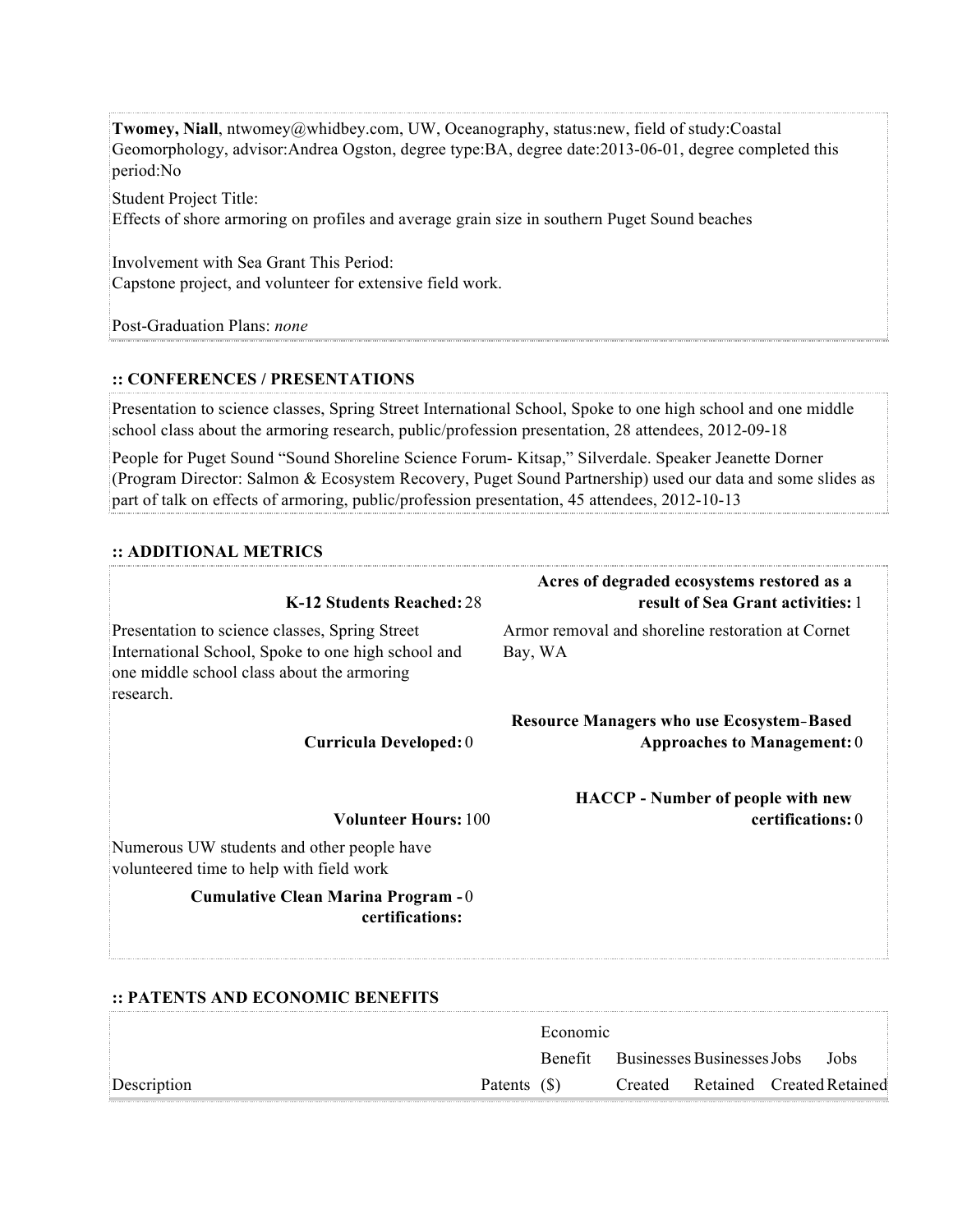| Armor removal and shoreline                                   | <b>Actual</b> $\left(\frac{2}{1/2012} - 0\right)$ | 10000 | 0        |  |          |
|---------------------------------------------------------------|---------------------------------------------------|-------|----------|--|----------|
| restoration at Cornet Bay,                                    | $1/31/2013$ :                                     |       |          |  |          |
| Wash. Conducted as part of a <b>Anticipated</b> $(2/1/20130)$ |                                                   | 10000 | $\theta$ |  | $\theta$ |
| WSG-funded research                                           | $-1/31/2014$ :                                    |       |          |  |          |
| project. Restored acres are                                   |                                                   |       |          |  |          |
| valued at \$10,000/acre.                                      |                                                   |       |          |  |          |
| $R/OCEH-4$                                                    |                                                   |       |          |  |          |

## **:: TOOLS, TECH, AND INFORMATION SERVICES**

| Description                                                                                                                                                                                          |                                                                                                                   | Developed Used Names of Managers                                                                                          | Number of<br>Managers |
|------------------------------------------------------------------------------------------------------------------------------------------------------------------------------------------------------|-------------------------------------------------------------------------------------------------------------------|---------------------------------------------------------------------------------------------------------------------------|-----------------------|
| New methods for<br>quantifying beach<br>parameters (wrack and log<br>accumulation, sediment<br>types, beach profiles,<br>juvenile clam abundance)<br>that could be impacted by<br>armoring. R/OCEH-2 | <b>Actual</b> $\left(\frac{2}{1/2012} - 1\right)$<br>$1/31/2013$ :<br>Anticipated $(2/1/20130)$<br>$-1/31/2014$ : | "WDFW forage fish<br>biologists; Skagit River<br><b>System Cooperative</b><br>biologists (shellfish, forage<br>$fish)$ ;" |                       |

#### **:: HAZARD RESILIENCE IN COASTAL COMMUNITIES**

*No Communities Reported This Period*

## **:: ADDITIONAL MEASURES**

#### Safe and sustainable seafood

Number of stakeholders modifying practices Number of fishers using new techniques **Actual** (2/1/2012 - 1/31/2013) : 0 **Anticipated** (2/1/2013 - 1/31/2014) : 0

Sustainable Coastal Development Coastal Ecosystems **Actual** (2/1/2012 - 1/31/2013) : 0 **Anticipated** (2/1/2013 - 1/31/2014) : 0

**Actual** (2/1/2012 - 1/31/2013) : 0 **Anticipated** (2/1/2013 - 1/31/2014) : 0

**Actual** (2/1/2012 - 1/31/2013) : 1 **Anticipated** (2/1/2013 - 1/31/2014) : 1 Shoreline armor removal and restoration at Cornet Bay, Wash. Island County

#### **:: PARTNERS**

Partner Name: City of Burien

Partner Name: City of Seattle

Partner Name: Island County Marine Resources Committee, type: government, scale: regional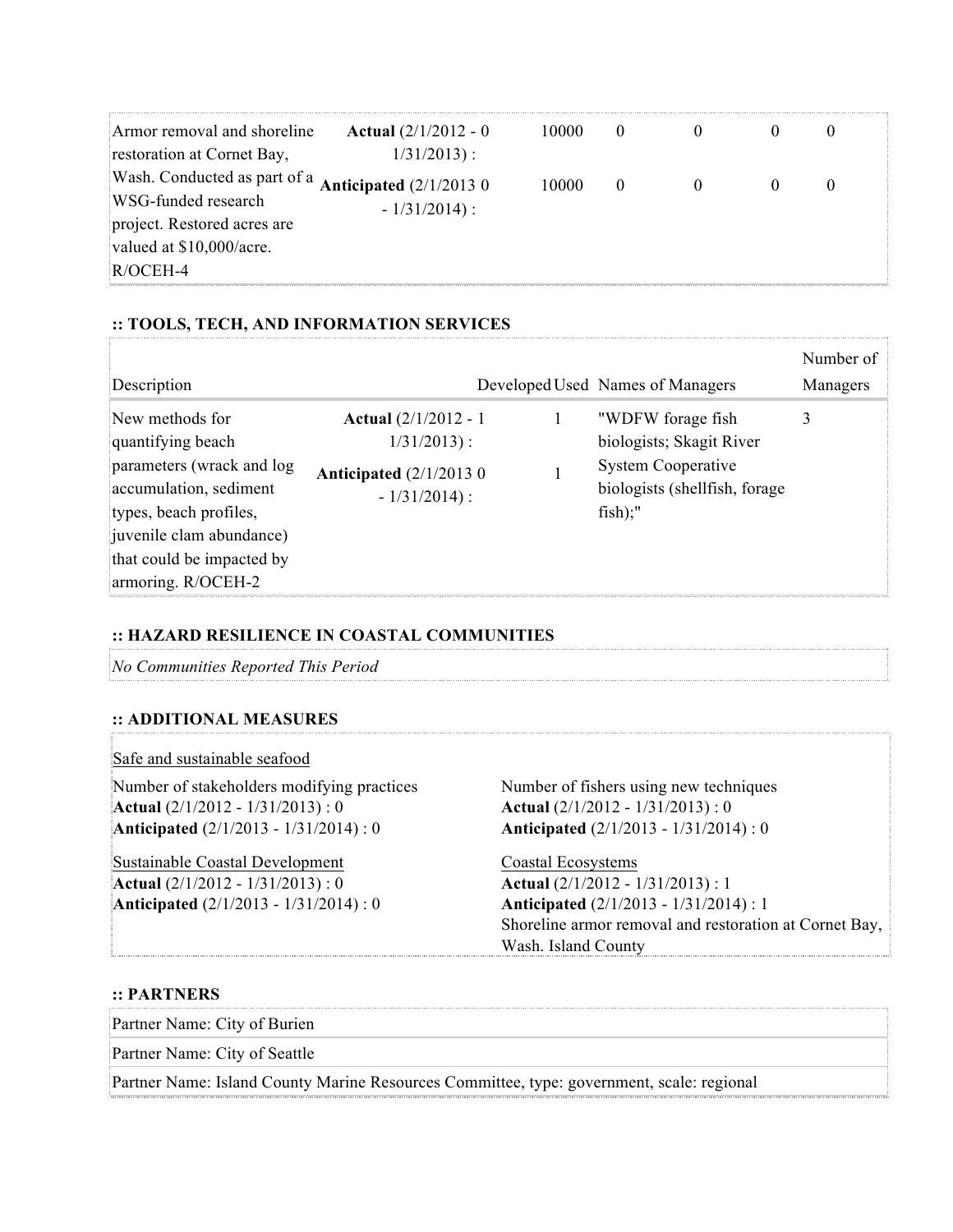Partner Name: Nearshore Habitat Program, Washington State Department of Natural Resources

Partner Name: NOAA

Partner Name: Northwest Straits Foundation, type: NGO, scale: regional

Partner Name: Salmon Recovery Funding Board

Partner Name: University of Washington

Partner Name: US Geological Survey

Partner Name: Washington State Department of Ecology

Partner Name: Washington State Department of Fish and Wildlife

Partner Name: Washington State Parks, type: government, scale: state

Partner Name: WSU Beach Watchers, type: NGO, scale: local

#### **:: IMPACTS AND ACCOMPLISHMENTS**

Title: **Washington Sea Grant research documents the ecological effects of shoreline armoring, enabling more effective shoreline protection**

Type: accomplishment

Description:

Relevance: About 30 percent (800 miles) of Puget Sound's shorelines are armored, and climate-related erosion will likely spur demand for more armoring. The State of Washington considers armoring a significant threat to coastal habitats, and local agencies are weighing many actions to remove it. However, there is little empirical data on armoring's physical and biological effects on Puget Sound, in part because changes take decades to play out. Understanding these effects is essential to prudent shoreline protection and restoration.

Response: Washington Sea Grant-funded researchers surveyed paired beaches, one armored and one not, at 31 sites in Central and South Puget Sound. They measured topography, vegetation, and sediment grain sizes and gauged the abundance and types of logs, wrack, juvenile clams, and wrack-dwelling insects and crustaceans present. They are analyzing extensive data on wave reflection, sediment supply, and biological diversity and abundance and, in collaboration with Washington's Department of Fish and Wildlife, investigating armoring's effects on beach use by birds and foraging fishes.

Results: Investigators have already derived some important preliminary findings and found clear and striking differences between armored and unaltered shorelines. Armored beaches have significantly less riparian vegetation and beach wrack (which provides food and habitat for many invertebrates, which in turn support birds, juvenile salmon and other fishes). They also have fewer logs, which buffer storm effects.

Recap:

Washington Sea Grant research investigates the physical and biological effects of armoring on Puget Sound beaches, providing needed data to guide shoreline protection and restoration.

Comments:

Primary Focus Area – OCEH (HCE) Secondary Focus Area – COCC (SCD)

Associated Goals: Protect and restore marine, coastal and estuarine habitats (HCE Restore).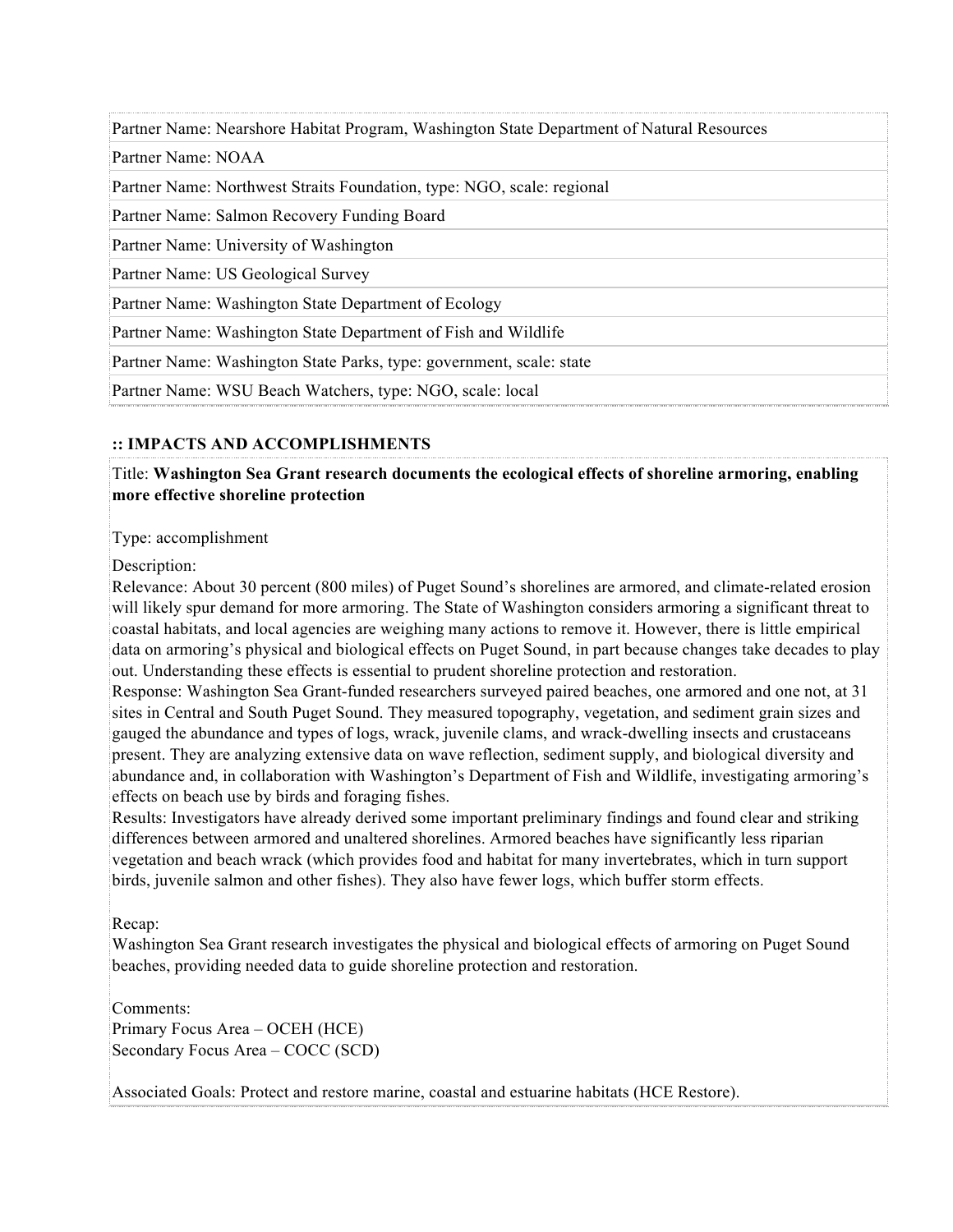Assist coastal communities and marine-dependent businesses in planning and making decisions that provide local and regional economic benefits, increase resilience and foster stewardship of social, economic and natural resources (SCD Efficiency).

Related Partners: American Fisheries Society (AFS) City of Burien, WA City of Seattle, WA Island County Natural Resources Committee Nearshore Habitat Program, Washington State Department of Natural Resources Northwest Straits Foundation Salmon Recovery Funding Board University of Washington, Department of Biology, College of Arts and Sciences (UW) US Geological Survey (US DOI, USGS) Washington NASA Space Grant Consortium, Department of Earth and Space Sciences, College of the Environment (UW) Washington State University Extension Washington State Department of Ecology Washington State Department of Fish and Wildlife Washington State Department of Natural Resources, Nearshore Habitat Program Washington State Parks

# **:: PUBLICATIONS**

#### Title: **Science on the Edge: Birds on Beaches and the Quest for a Better Seawall**

Type: Reprint from a Newsletter, Magazine, or Other Periodical (not peer reviewed; see RR for peer-reviewed reprints) Publication Year: 2012

Uploaded File: AudubonNewsletter.pdf, 4851 kb

URL: *none*

Abstract:

[no formal abstract; article written by one graduate student at UW about the research of WSG-supported graduate student Sarah Heerhartz, and one aspect of her research]

Citation:

Kuehne, L. Science on the Edge: Birds on Beaches and the Quest for a Better Seawall. Earthcare Northwest, Summer 2012.

Copyright Restrictions + Other Notes:

Journal Title: *none*

Title: **Shoreline Armoring Website**

Type: Internet Resources, Topical Websites Publication Year: 2012 Uploaded File: *none* URL: https://sites.google.com/a/uw.edu/shoreline-armoring/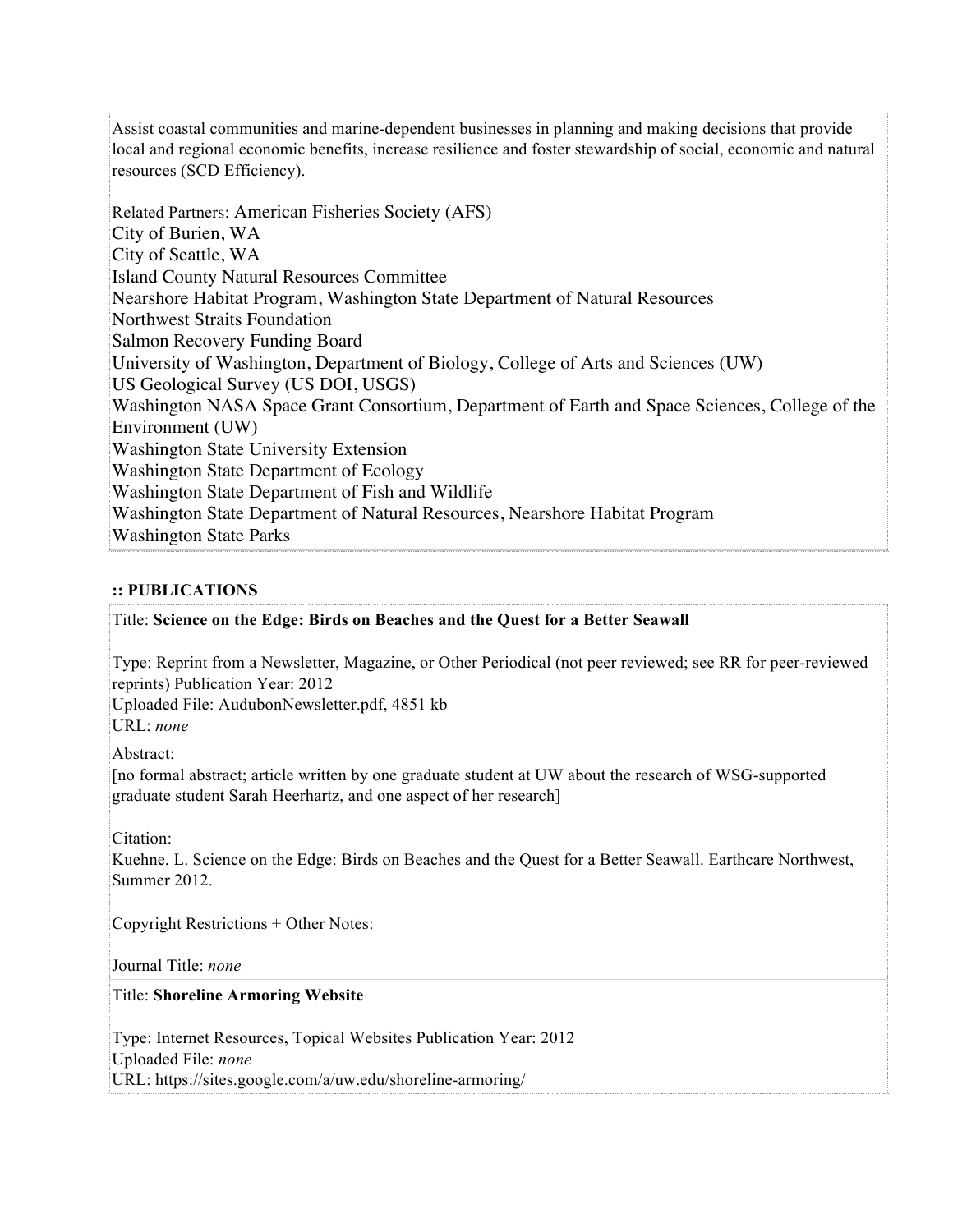Abstract: This website provides an overview of our research activities in language for the general public.

Citation:

Shoreline Armoring in Puget Sound. University of Washington. 2012. https://sites.google.com/a/uw.edu/shoreline-armoring/.

Copyright Restrictions + Other Notes: This link is still live but has not been updated recently.

Journal Title: *none*

# **:: OTHER DOCUMENTS**

*No Documents Reported This Period*

## **:: LEVERAGED FUNDS**

Type: influenced Period: 2012-07-01::2014-12-31Amount: \$82886

Purpose:

To expand WSG work into northern Puget trough using WSG methods and some personnel (funding to Skagit River System Cooperative, with subcontract to UW); plus extensive match from Tribes

Source: WDWF (EPA funding)

Type: influenced Period: 2012-01-01::2012-12-31Amount: \$27253

Purpose:

Broad monitoring study of the shorelines of Puget Sound, which has many ties to this WSG project

Source: Washington Dept of Natural Resources: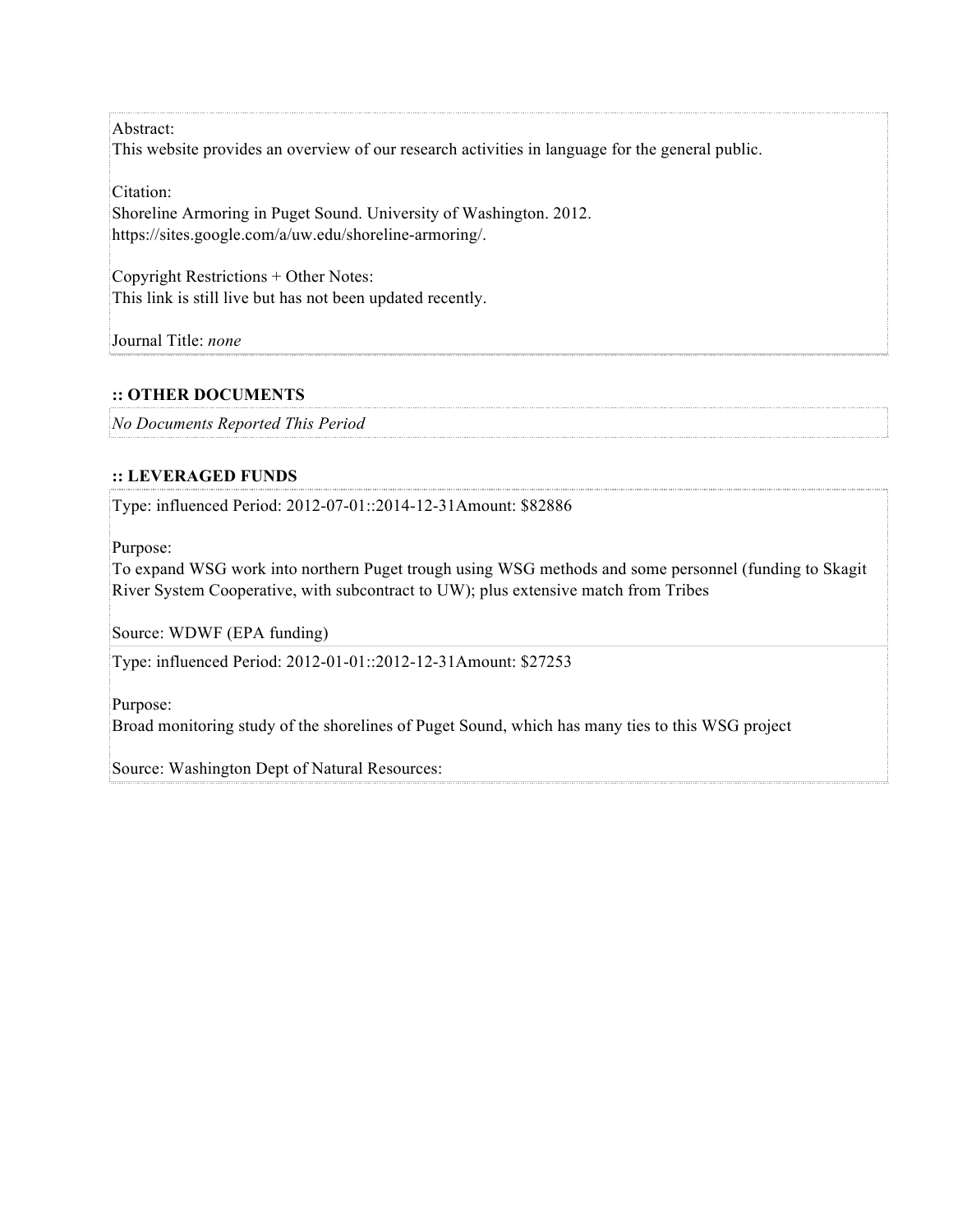# **PROGRESS REPORT NARRATIVE**

for the period  $2/1/2012 - 1/31/2013$ 

# **PROJECT PROGRESS**

We have now completed three full years of field work seeking to quantify physical and biological impacts of shoreline armoring on Puget Sound's beaches. Because of continued delays in plans for the Army Corps of Engineers to remove the seawall at Seahurst Park (due to lack of federal funding), we have focused our efforts on increasing the level of replication of our pairedbeach sampling and on some of our experimental work. Participants in the work continue to be scientists from 3 departments at UW (Dethier from Biology/Friday Harbor Labs, Ogston from Oceanography, and Heerhartz, Toft, Cordell, and student assistants from SAFS) and from the Washington Dept. of Natural Resources (Berry and assistants). Volunteers on the project were: Niall Twomey (UW undergrad, current), and 5 current Oceanography graduate students: Rip Hale, Aaron Fricke, Emily Eidam, Katie Boldt, and Dan Nowacki.

Field work accomplished is as follows:

- 1. We have completed surveys (in some cases on multiple dates to get seasonal information) at 25 pairs of armored and unarmored beaches in central Puget Sound, and 6 pairs of sites in south Sound (Figure 1). At all sites we have data on physical setting (character of the backshore, overhanging vegetation, location in the drift cell, etc.), beach topography (surveyed) and grain sizes, abundance and types of logs and wrack, abundance and types of insects and crustaceans in the wrack line, and abundance and types of juvenile clams at Mean Low Water. For a subset of these sites we also have juvenile clam data from Mean Lower Low Water. All project personnel have participated in this intensive field work.
- 2. At a subset of these 31 pairs of sites we have deployed traps for amphipods (left out for 1 hour) and for insects (left out for 24 hours).
- 3. At 5 pairs of sites we have deployed "wrack tubes" to measure rates of decomposition of beach wrack in the presence and absence of amphipods, and in front of armoring versus on unarmored beaches. When these tubes were collected after a month, all the organisms that had colonized each were collected.
- 4. To get at the food web implications of the large differences in abundances of logs, wrack, arthropods, and overhanging vegetation that we see at armored vs. unarmored beaches, our graduate student, Sarah Heerhartz, spent many days in Spring-Summer 2012 snorkeling at armored and unarmored sites in central sound counting abundances and quantifying behavior of juvenile salmon. In addition, she conducted pilot studies to work out methodologies for quantifying beach use by terrestrial birds (from land). Gathering additional bird data will be the main focus of Heerhartz's 2013 field work.
- 5. Wave gauges were deployed in a paired fashion (i.e. at armored and unarmored beaches at the same time) twice for short periods during the fall 2011, twice in January/February 2012, and for a lengthy period in fall 2012. We will be analyzing these data during winter 2013 to increase our understanding of the impact of seawall armoring on waves and on sedimentary processes.

Laboratory work accomplished is as follows:

1. We have almost completed processing of almost 2000 samples from the extensive surveys and the experimental work to identify, count, and/or weigh wrack, amphipods,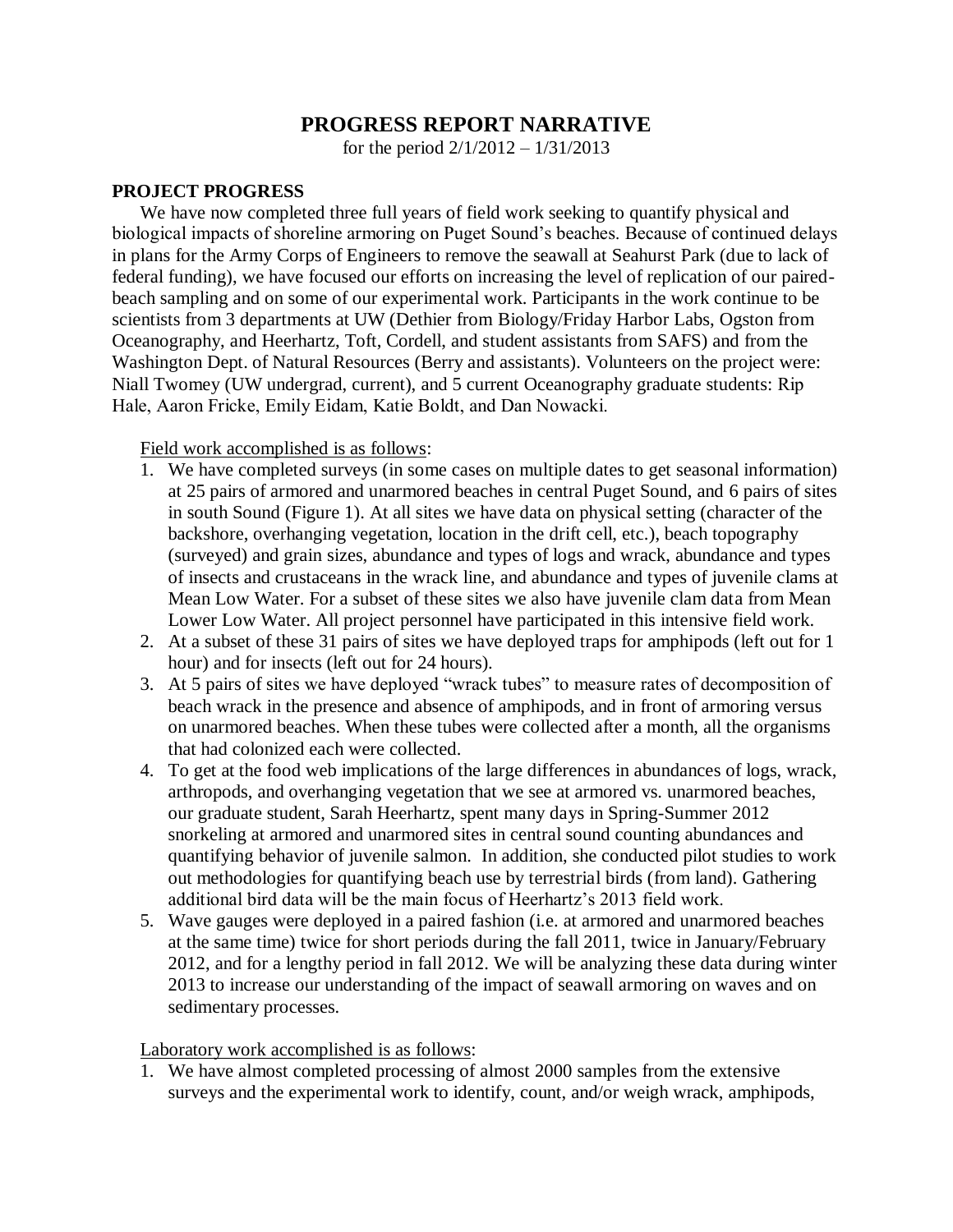insects, and other organisms found in the wrack line samples (725 samples), pitfall traps (500 samples), fallout traps for insects (80 samples), and the wrack tubes (264 samples). This has been very labor-intensive work. Some has been done by the graduate student, and she has trained 2 undergraduates or recent UW graduates to help with this sorting and taxonomic work on an hourly basis.

- 2. We have completed processing of 840 small sediment samples to extract, identify, and measure juvenile clams from the field surveys. This work has been done by Dethier.
- 3. We have almost completed processing of beach sediment samples for grain size analyses. This work has been done by Oceanography undergraduates, largely volunteers.

Analytical work accomplished is as follows:

- 1. Juvenile clam data have been worked up and we are seeking physical correlates to the large beach-to-beach variation in clam abundance and species richness. Dethier continues to work with Kristin Byrd, a statistician from the U.S. Geological Survey, Menlo Park, to run complex multiple regression models using the physical data collected at these sites by us and by other scientists. We are also seeking larger-scale differences in beach physical characteristics in front of armored and unarmored shorelines. Preliminary analyses of beach slope and sediment grain size have been undertaken (Ogston Sediment Dynamics group), and we find a steeper slope of the shoreface near armoring. Grain size differences between the armored/unarmored beaches are more complex and the focus of further investigation. This analytical work is continuing.
- 2. Preliminary analyses of abundances of logs, wrack, and insects and amphipods in the wrack line have been completed, and Heerhartz is running statistical tests. There are clear and striking differences in all these parameters between armored and unarmored shorelines; some of these have been suggested by other researchers, but the large spatial scale and level of replication of our work removes any uncertainty in these effects on central sound beaches. In winter 2013 Heerhartz will be writing up the first manuscript from these data, focusing on the log and wrack data.
- 3. Analysis of the data from the deployment of traps and wrack tubes is in progress.
- 4. Analysis of the juvenile salmon data is in progress, and will form the basis for a second manuscript, to be completed in Summer 2013.